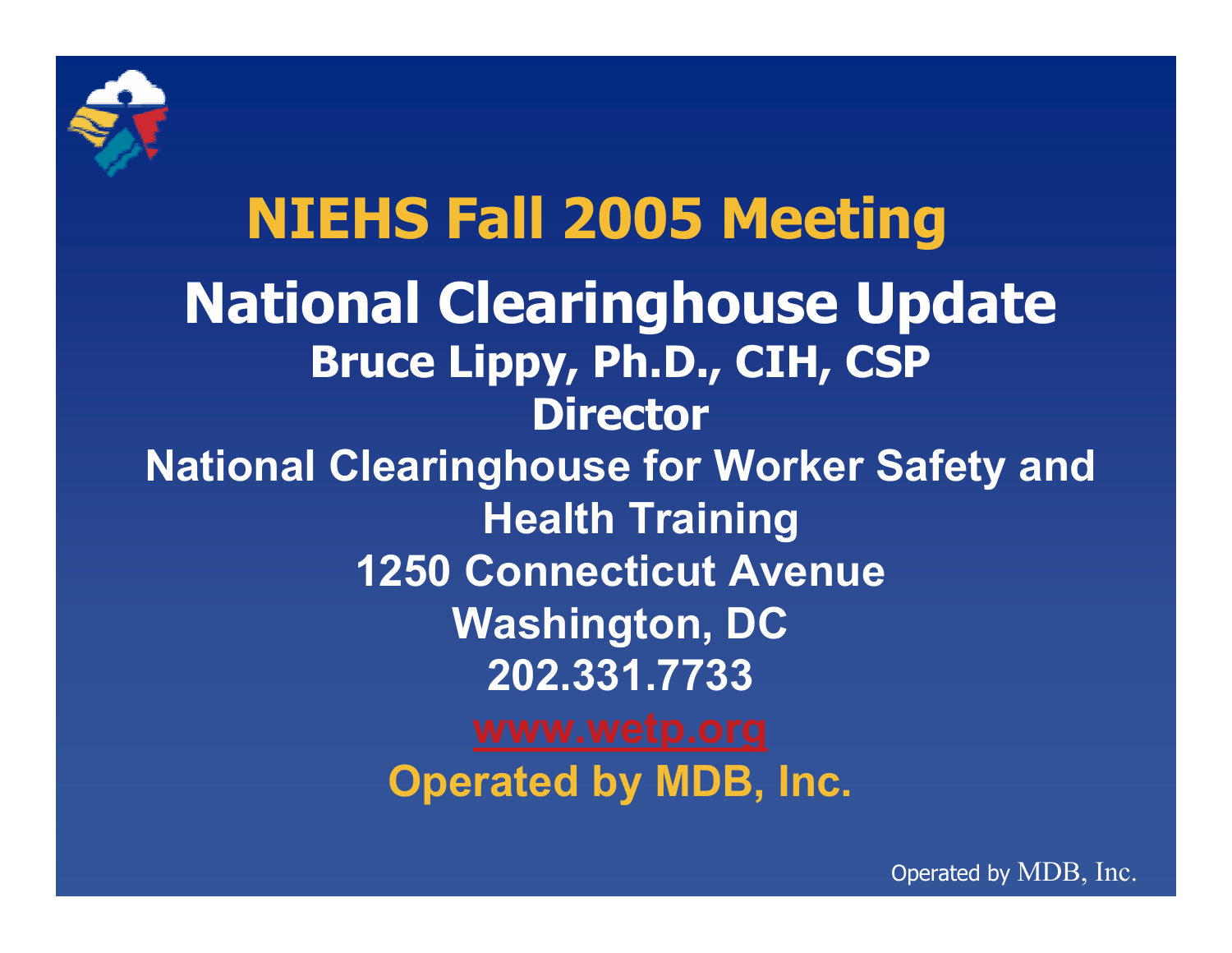

# Welcome to Research Triangle Park!

## "Paris of the Piedmont Plateau"

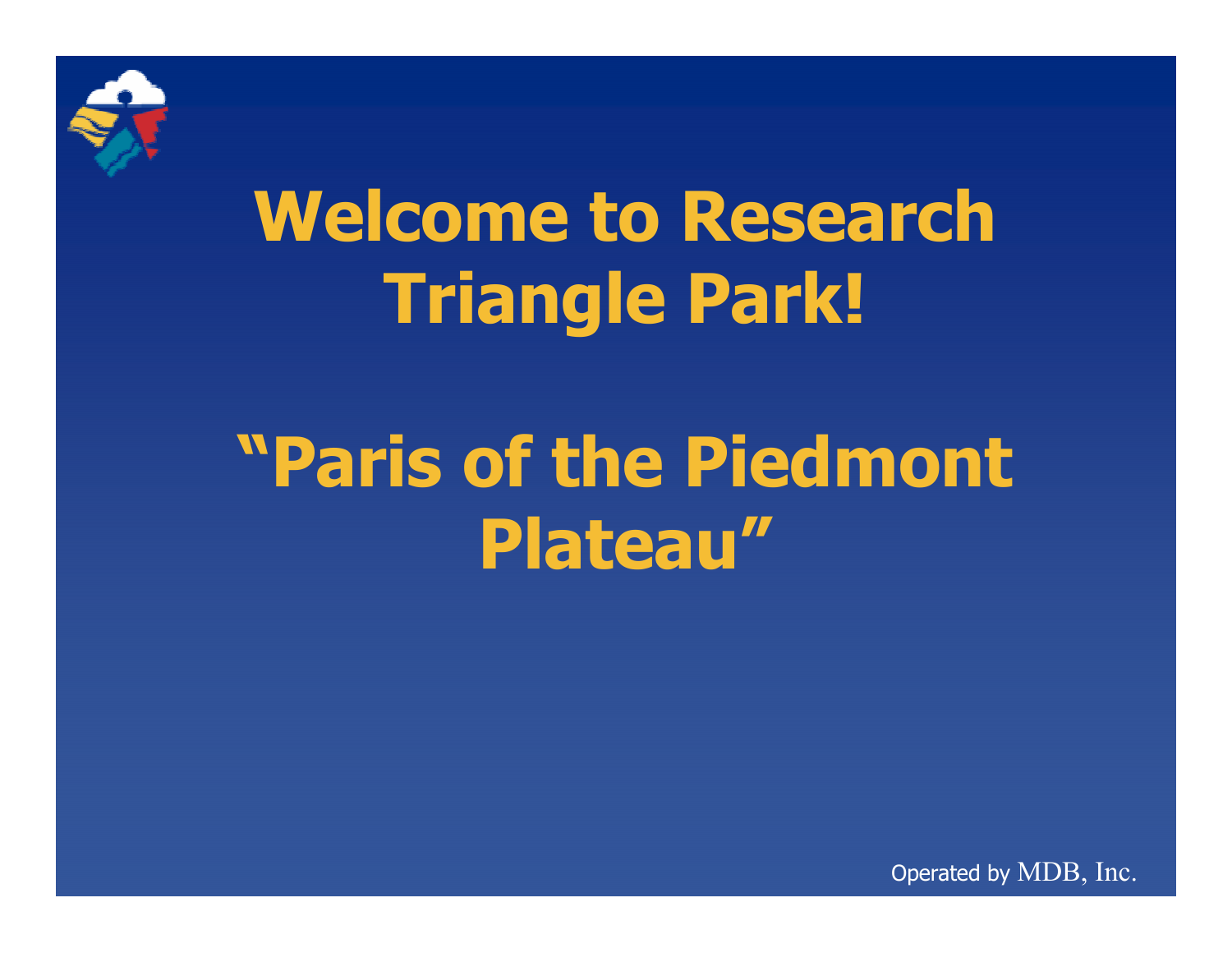

# Special Thanks to

� Maria Polis and Paul Bisceglia for • All of you for your patience in the managing this workshop planning of this very fluid workshop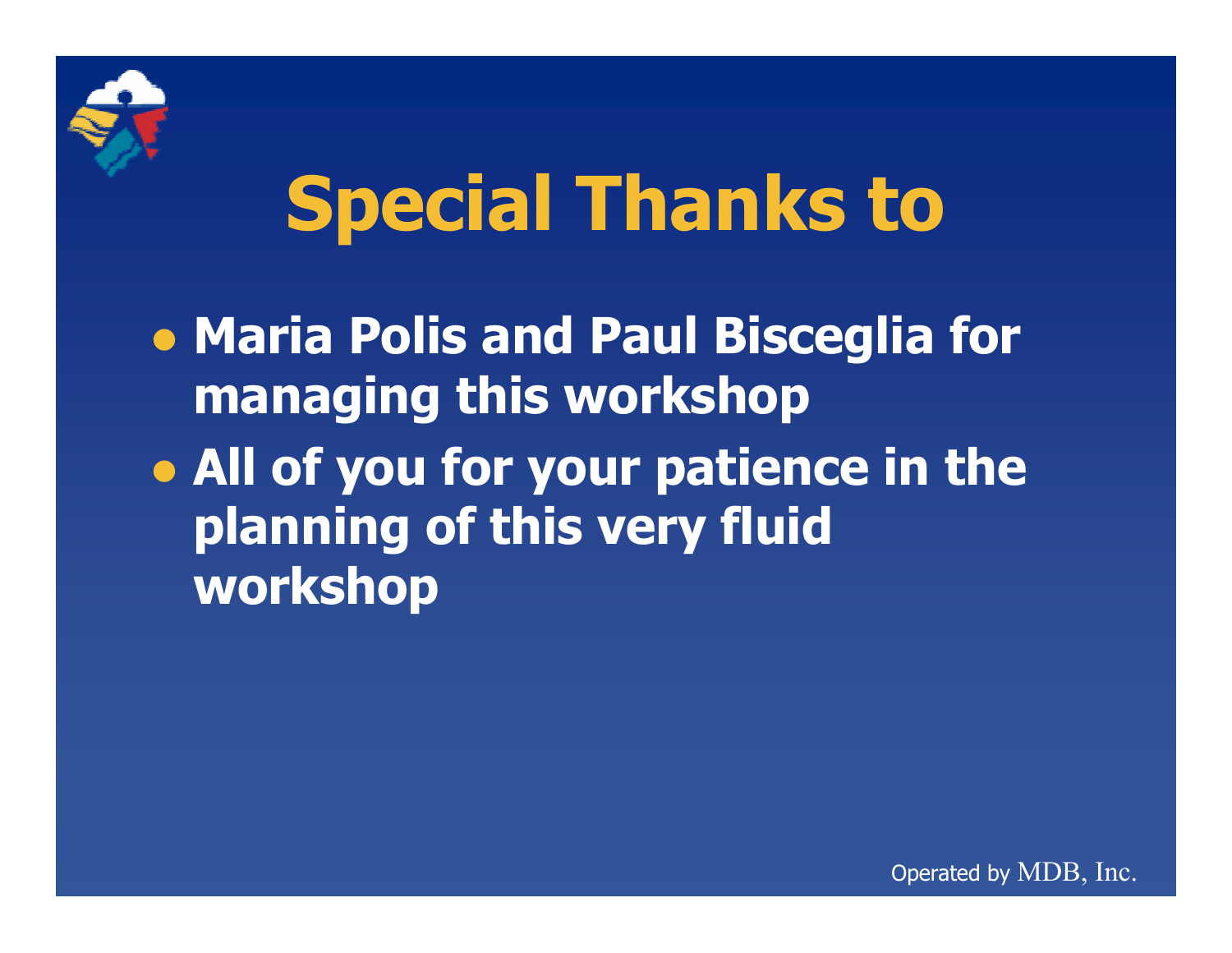

# So what has happened since April?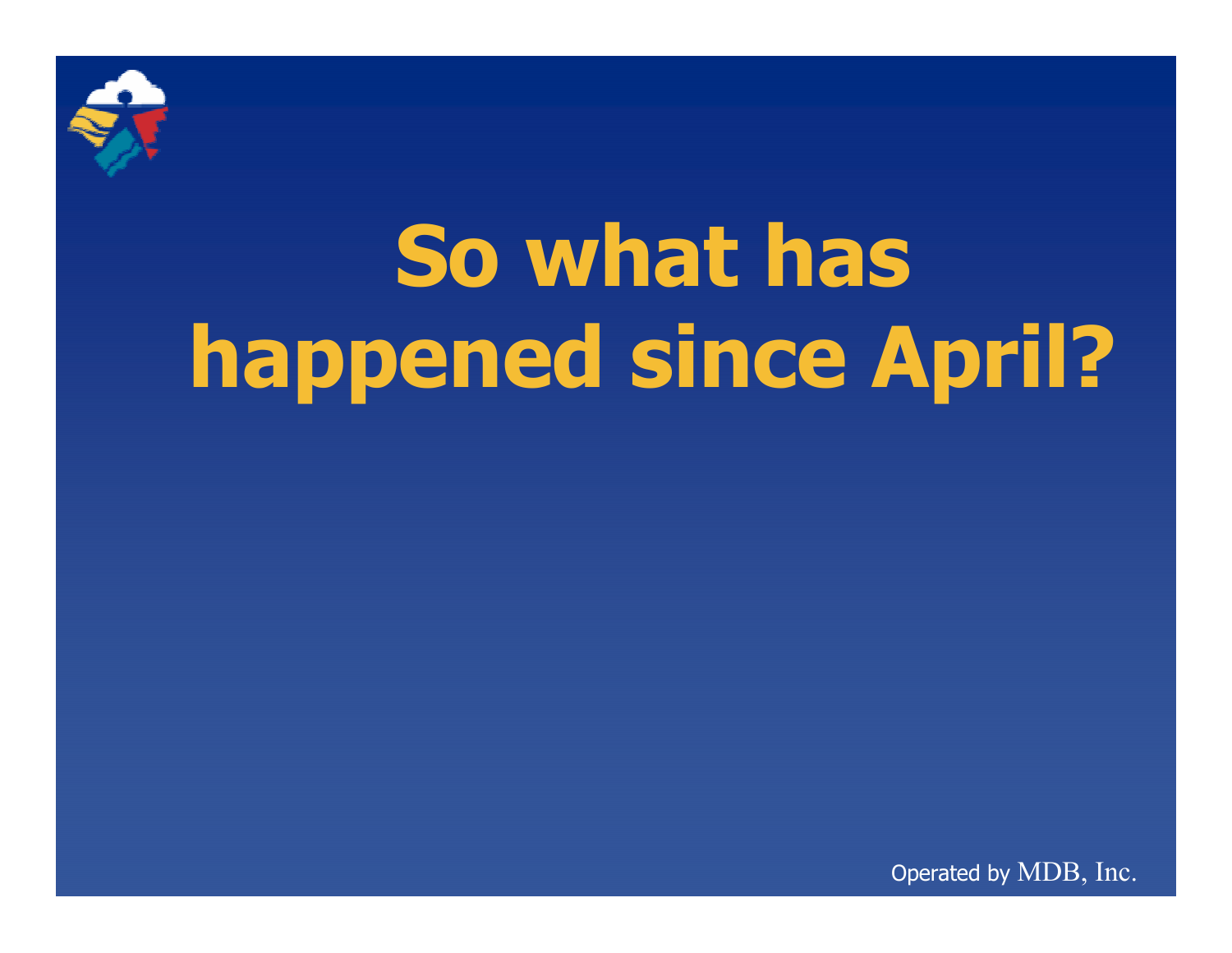

### April Workshop L.A., March 30 – April 1, 2005

� Workshop report on **• Minimum Criteria still** Clearinghouse website being edited

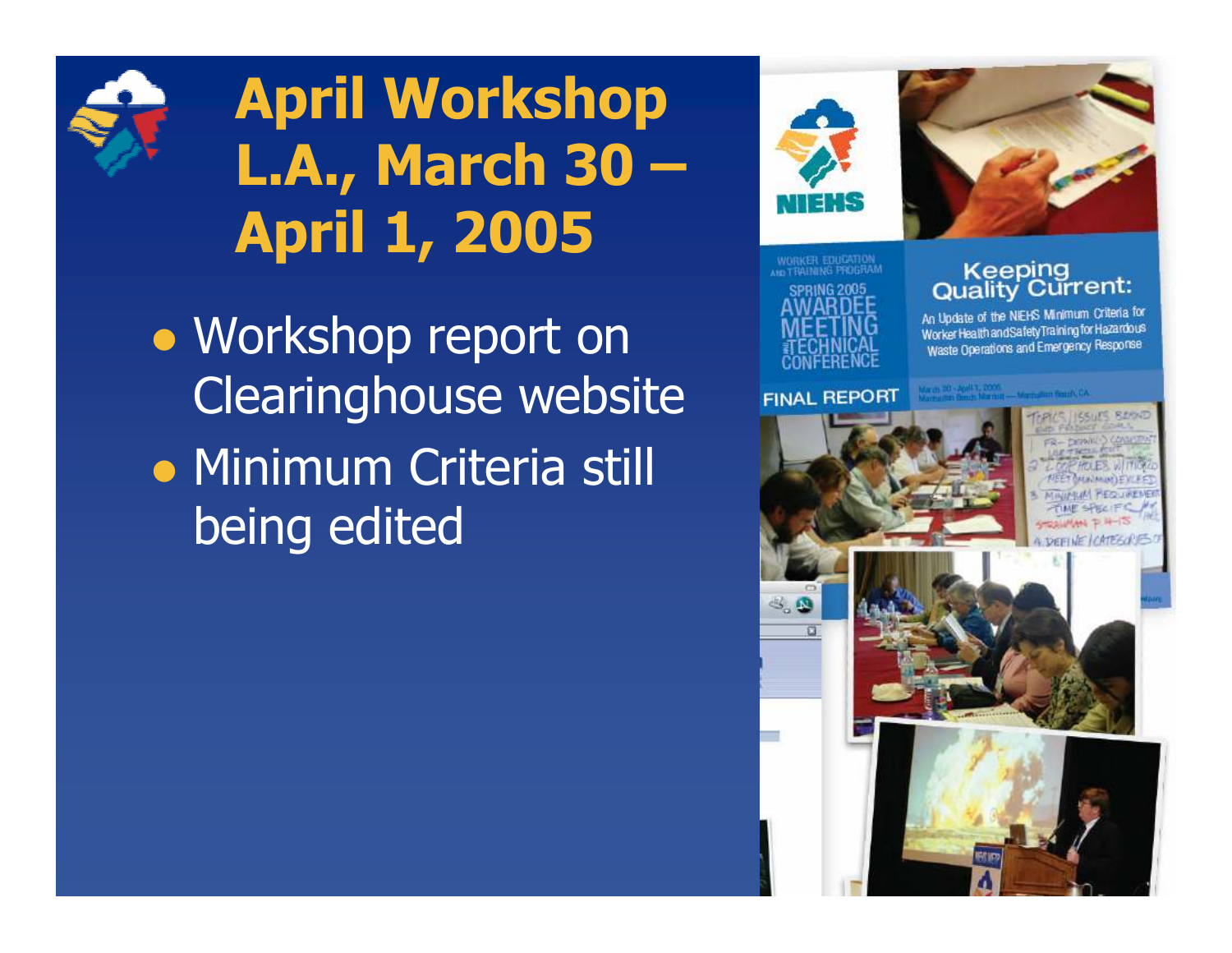

### The Disaster of Katrina

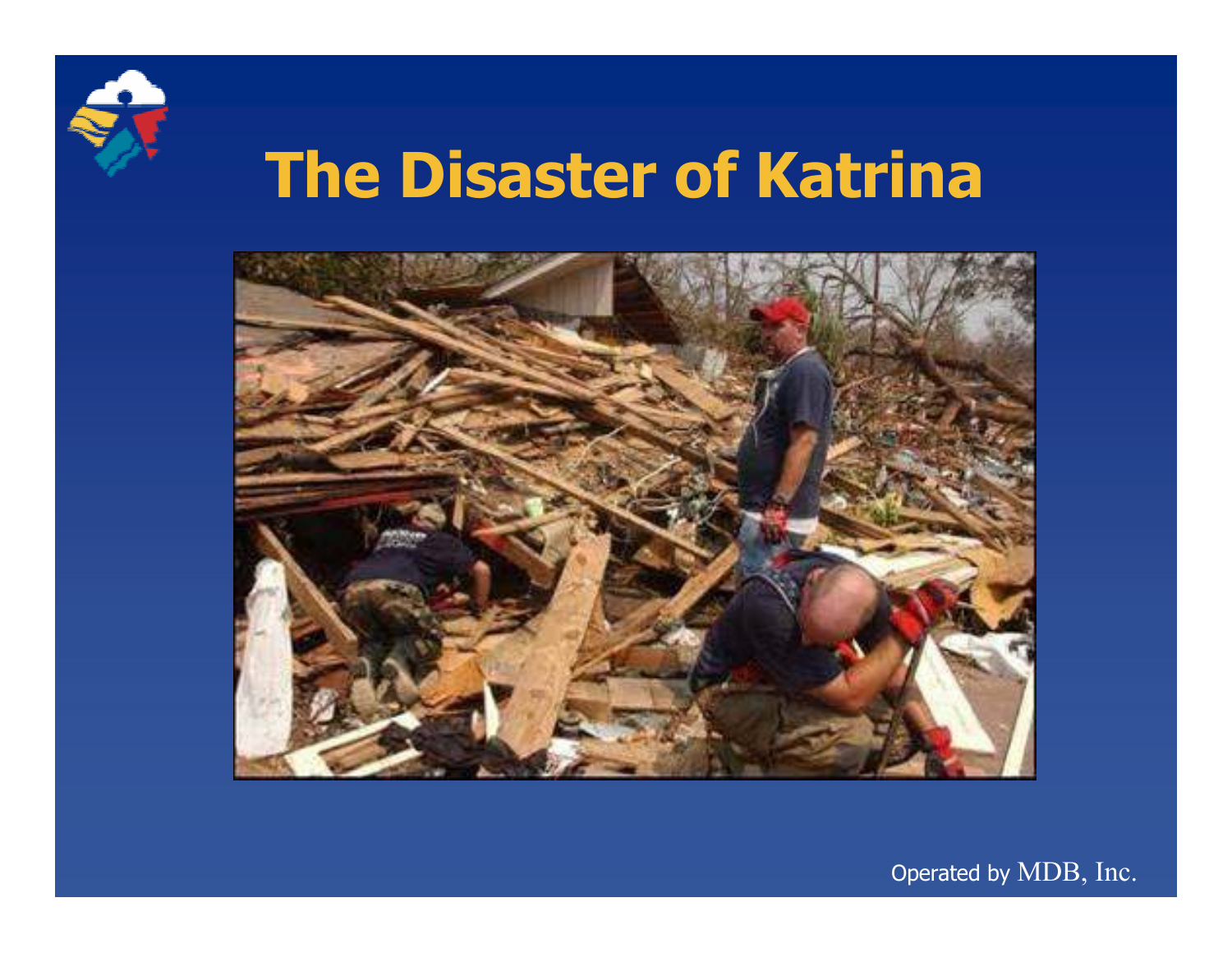### Clearinghouse staff have had an important role in the response



WORKER EDUCATION & TRAINING PROGRAM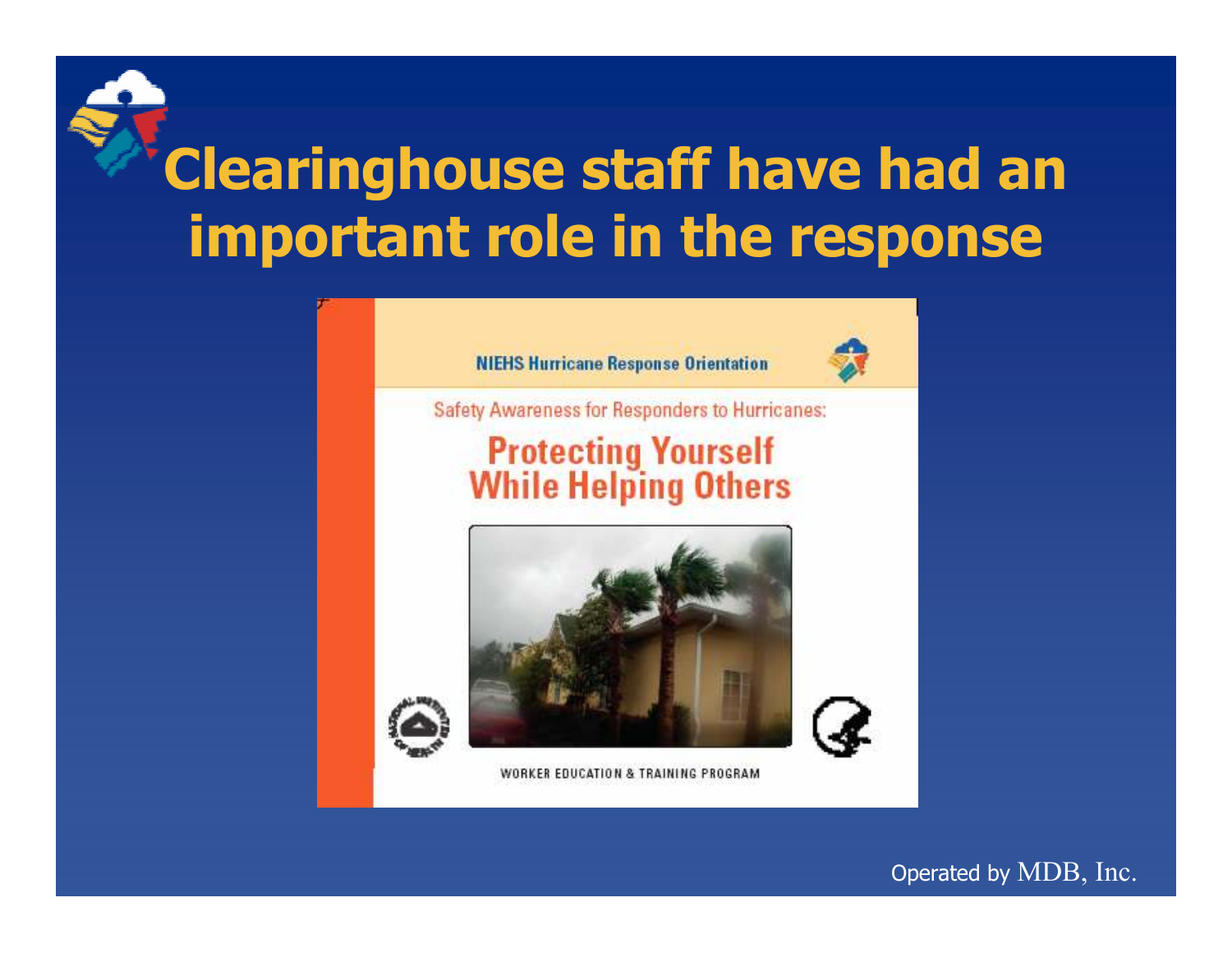#### If you will be doing training, check our site

# Inc Training Clearinghouse for Worker ESafety & Health Training

#### WETP Homepage

Online Trainers' Exchange Homepage

Image Library

**BLOG** for Trainers

**Training Tips** 

Learning Objects

**Training Standards** 

Adult Learning Principles

#### **Images from Katrina**

Images compiled from the aftermath of Hurricane Katrina. Includes images of the destruction of the Gulf Coast as well as images of workers assisting in the response.

> View Slideshow View Album List



Debris Cleanup

Residential Destruction

Decontamination



Delivering Ice



Destroyed Structure



Downed Power Lines



Dozer Transport



Bulldozer





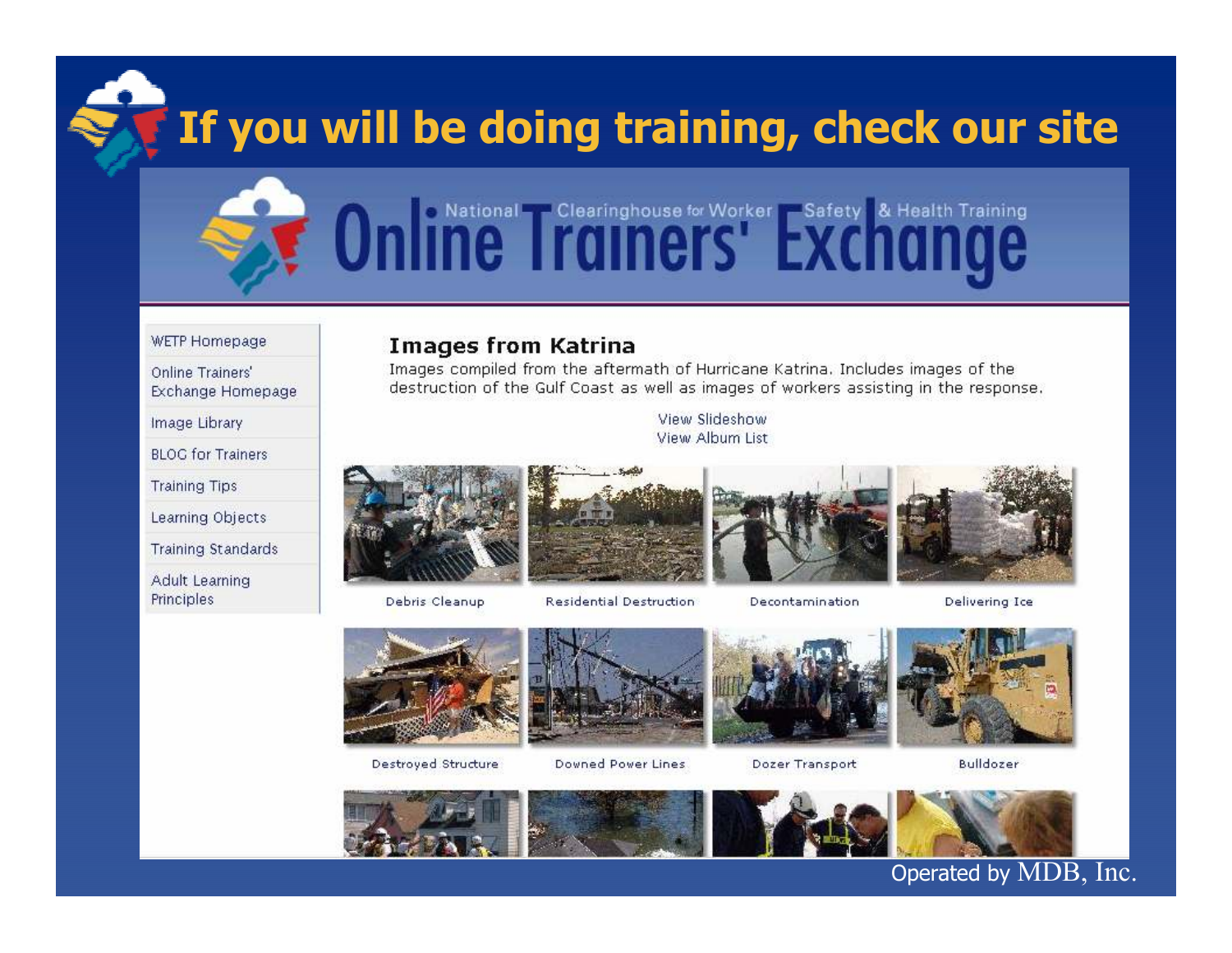



**National Clearinghouse**<br>for Worker Safety & Health Training





Keyword Search Advanced Search order curricula material online

Weekly e-Newsbrief

electronic newsletter focusing on

This Week's Headlines:

Attack Reported III Effects,

M Homeland Security-Backed

Public Database Launched

Thousands Near 9/11

New Voices for Plant

U.S. Says

Security

More:

the world of worker health and

The National Clearinghouse

Newsbrief is a free weekly

safety.

60

About Us | Weekly e-Newsbrief | Calendar of Events | Job Openings | Site Map | Contact

View all categories

Hazardous Waste Worker Training Issues

Workforce Development

Resources

WETP Awardees and Programs

Curricula Catalog

**Upcoming WETP** Workshops and Conferences

**Weekly E-Newsbrief** 

November 24, 2004

The E-Newsbrief of the National Clearinghouse is a free weekly newsletter focusing on new developments in the world of worker health and safety. Each issue provides summaries of the latest worker health and safety news from newspapers, magazines, journals, government reports, and the Web, along with links to the original documents. Also featured each week are updates from government agencies that handle hazmat and worker safety issues such as DOE, EPA, OSHA and others.

Subscribing to the National Clearinghouse Newsbrief is the best way to stay on top of the worker health and safety news.

- **Top Stories**
- Calendar Features
- ▶ On The Web This Week
- Online Learning
- Federal Agency Update
- Job Openings Þ.
- ▶ We want your feedback
- ▶ Newsbrief Archives



**Back to Top** 

On The Web This Week

**Back to Top** 

Thousands Near 9/11 Attack Reported III Effects, U.S. Data Snapshot: Understanding The Health Impact of Uper attention of National Snapshot: Uper attention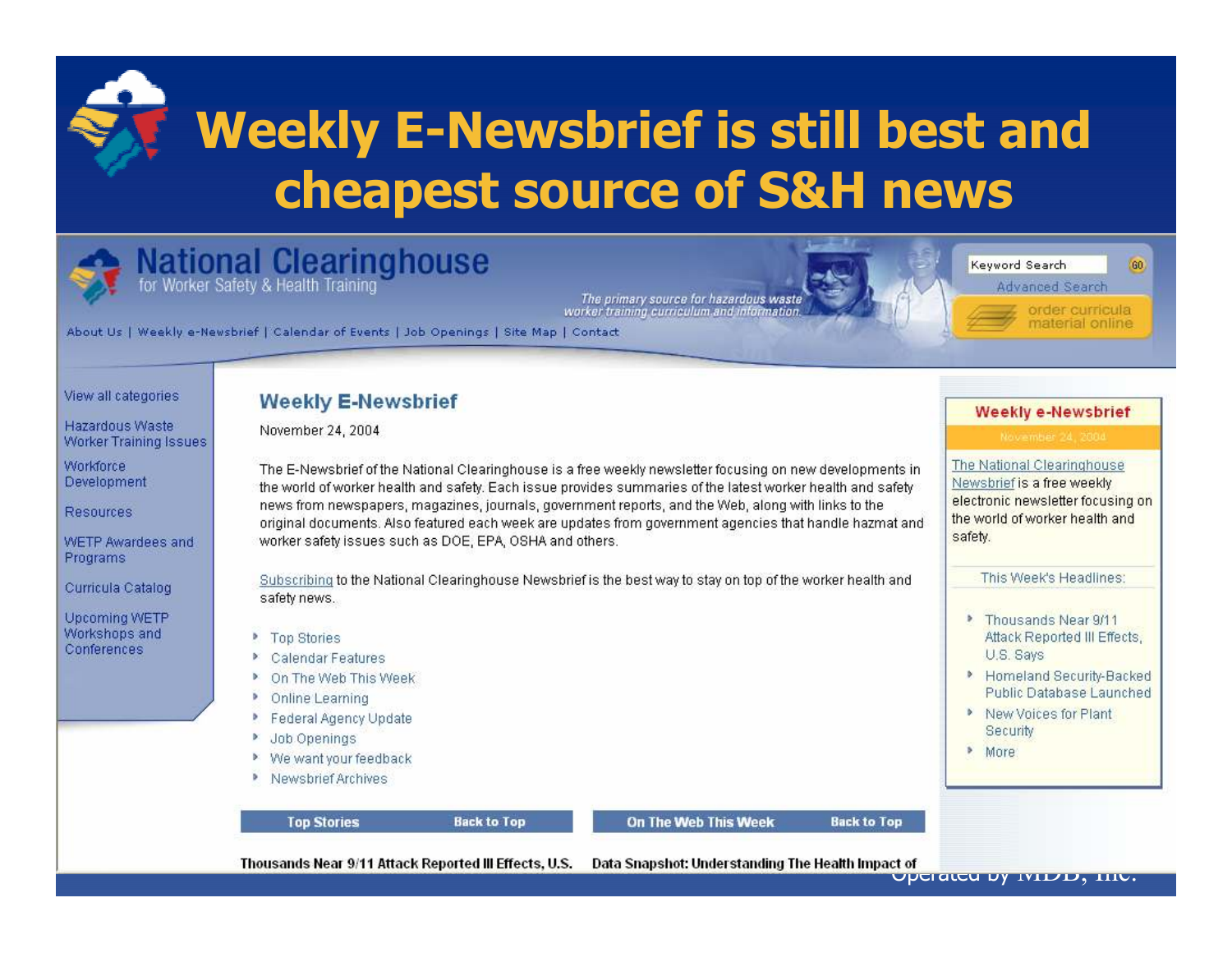

#### Latest website improvements Improved search engine and caboose!

- $\bullet$ Search results combined into one hit list
- $\bullet$ No more scrolling! 10 hits/page
- �HASL document title anddescription included in search
- �Newsbriefs index is not includedin search, unless you ask for it
- �WETCIS DMS Curricula Catalog Editor Improved
- �Kept functionality for Limulus polyphemus unaltered

#### Bioterrorism: Preparedness Varied across State and Local Jurisdictions Area: Health and Safety Library

April 2003, 53 pages, GAO Report (GAO 03 373), Information on state and local preparedness and concerns with respect to bio terrorism. Recommendations to DHHS/DHS: 1) benchmarks to define adequate preparedness and 2) develop mechanism for evaluation and sharing of useful solutions. http://www.wetp.org/wetp/public/hasl\_get\_blob.cfm?ID=255 - Score: 100%

#### Capitol Hill anthrax Incident: EPA s Cleanup Was Successful Area: Health and Safety Library

June 2003, 47 pages, GAO Report GAO 03 686, A GAO report that addresses the EPA sicleanup of the Capital Hill s anthrax incident. EPA s Cleanup Successful; Opportunities Exist to Enhance Contract Oversight.

http://www.wetp.org/wetp/public/hasl\_get\_blob.cfm?ID=256 - Score: 100%

#### CDC MMWR September 6 Area: Health and Safety Library

September 2002, 24 pages. This issue of the MMWR includes. Psychological and Emotional Effects of the September 11 Attacks on the World Trade Center Connecticut New Jersey and New York 2001. Occupational Health Guidelines for Remediation Workers at Bacillus anthracis Contaminated Sites United States 2001 2002. Protecting Building Environments from Airborne Chemical Biologic or Radiologic Attacks. http://www.wetp.org/wetp/public/hasl\_get\_blob.cfm?ID=78 - Score: 100%

#### cf176 titlepage.gxd Area: www.wetp.org site

The conference was sponsored by the National Institute for Occupational Safety and Health of the U.S. Centers for Disease Control and Prevention which also arranged for RAND to organize and conduct the conference and prepare this report. Improve federal education and training programs and activities directed at the health and safety of emergency responders. The report should also help state and municipal officials trade union leaders industry executives and researchers obtain a better.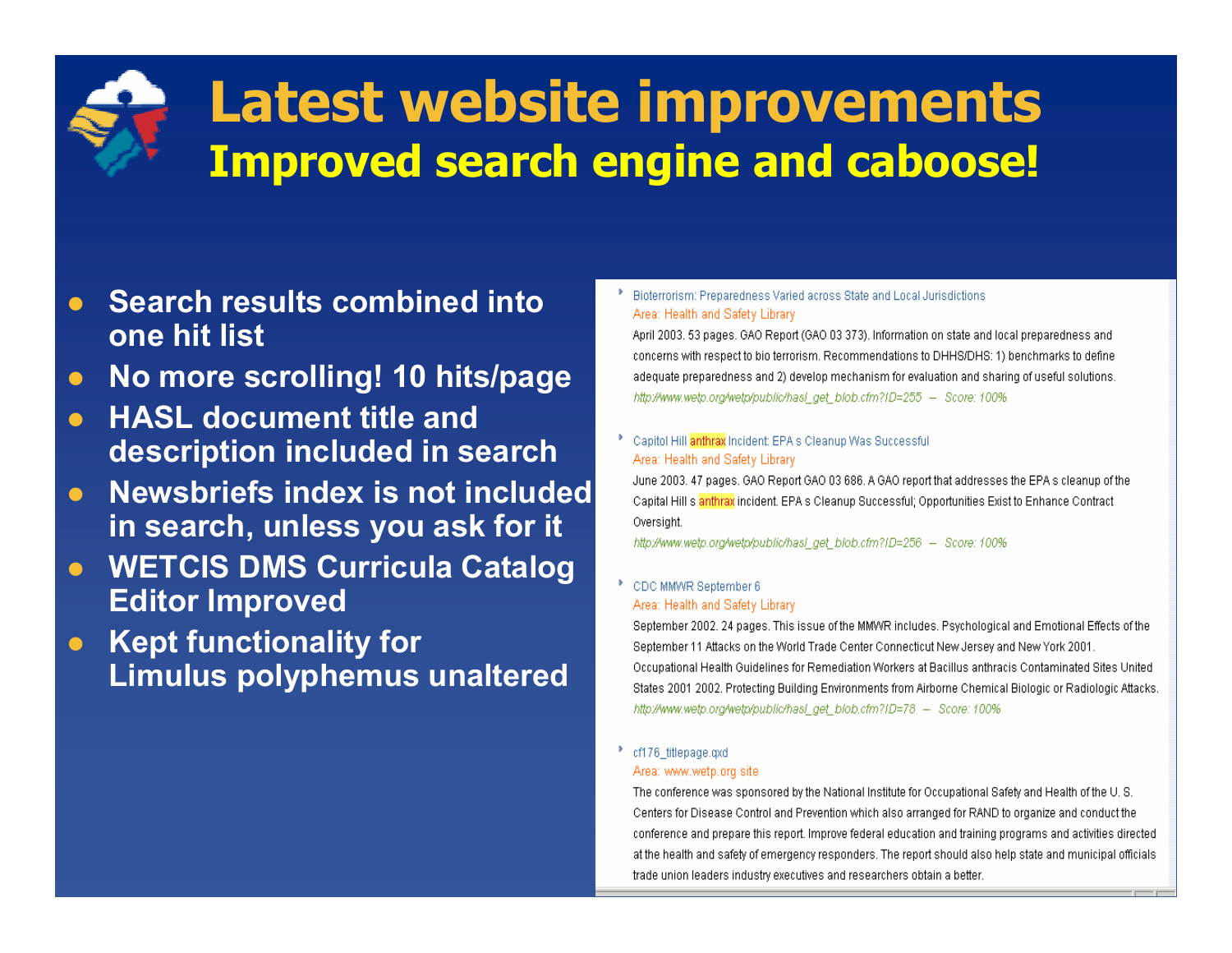

## Partnerships update

#### �DHS TRADE

• EPA Labor Task Force, ESF-10

 $\bullet$ **• Nanoscale ESH** National Response Team Training and<br>Safety and Health committees

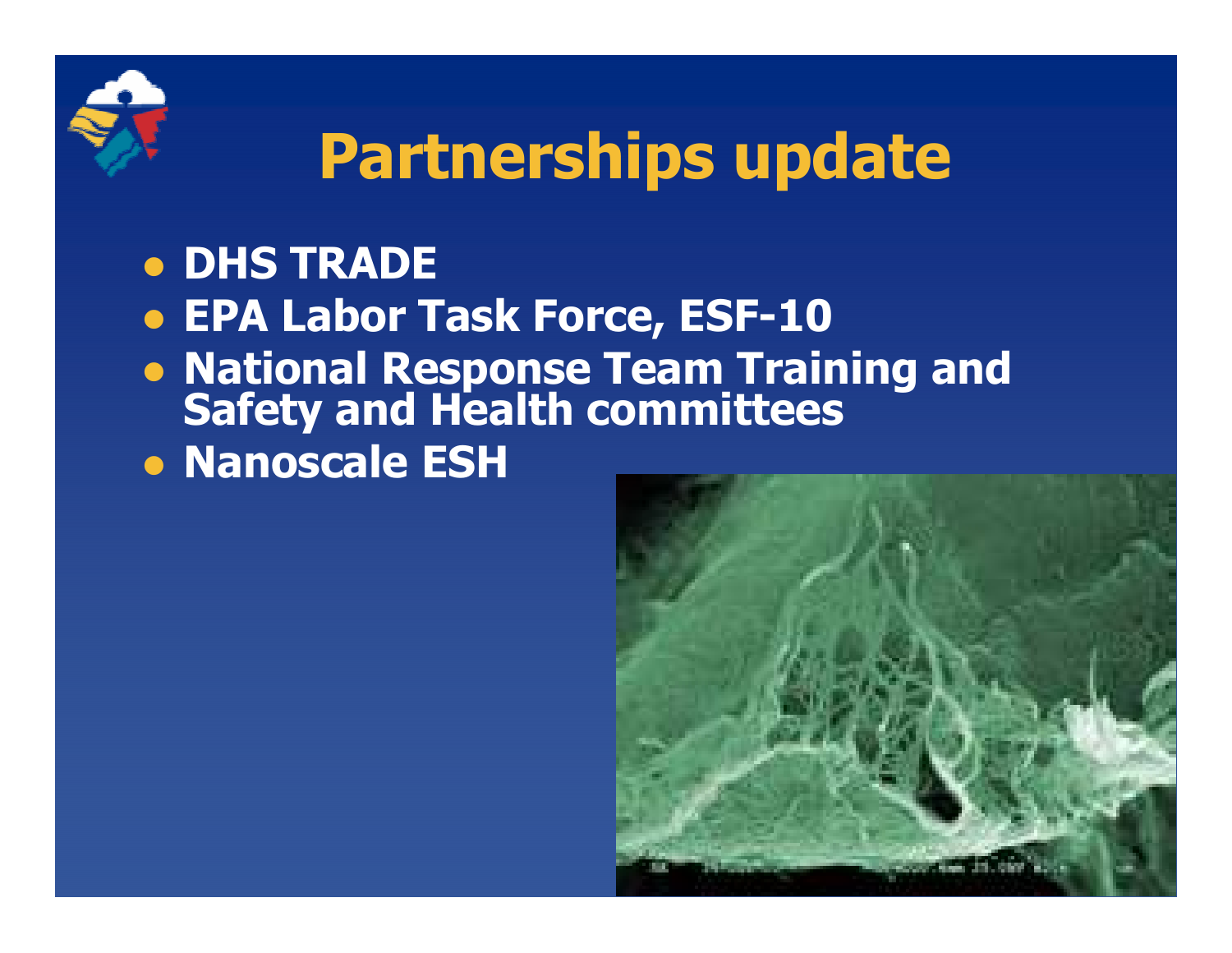

## nanotech research: TSDS

 $\bullet$ Got hazard communication identified as an important area of research for federal government to fund

 $\bullet$  The research document cites Technology Safety Data Sheets as example

| Section 1: Technology Identity                                         |                            |                                                                                                 |
|------------------------------------------------------------------------|----------------------------|-------------------------------------------------------------------------------------------------|
| Technology Name(s):                                                    |                            | Emergency Contact:                                                                              |
| Porter-Cable Circular Saw                                              |                            | 1-800-4US-TOOL                                                                                  |
| Manufacturer's Name and Address:                                       |                            | Information Contact:                                                                            |
| Porter-Cable Corporation<br>4825 Highway 45 North<br>Jackson, TN 38305 |                            | 1-800-4US-TOOL<br>년 2009년 - 2009년 2019년 1월 20일 20일                                              |
| Date Prepared:                                                         | <b>TSDS Version Number</b> | Prepared By:<br>a production of the contract of the contract of the contract of the contract of |
| 8/23/01                                                                | 2001-04, Version A         | John Kovach, MS; Jeana Harrison; Aaron Ondo, MS;<br>Bruce Lippy, CIH, CSP                       |

**Technology Safety Data Sheet** 

#### Section 2: Technology Description

The Porter-Cable circular saw is a handheld tool with a 7 % nch diameter blade. The saw contains a fixed upper and a retractable lower blade quard to prevent access to the blade during operation. The maximum cutting depth is approximately 2%inches. The unit is operated with an on/off quarded trigger switch and is supported with a handgrip mounted near the front of the saw. The saw is equipped with a directional nozzle, which aims sawdust away from the operator and the line of cut. An optional vacuum system, attached to the directional nozzle, was used to remove and collect dust. An adjustable lever sets the depth of cut. The retractable blade quard permits blind or plunge cuts and protects from blade access during shutdown and blade coast. Blade changes are accomplished using a blade lock button to hold the blade firm while removing the retaining bolt.

Section 3: Technology Pictures



Figure 1. An operator making a vertical cut with the Porter-Cable Circular Saw For this demonstration, the optional vacuum was attached to the directional nozzie.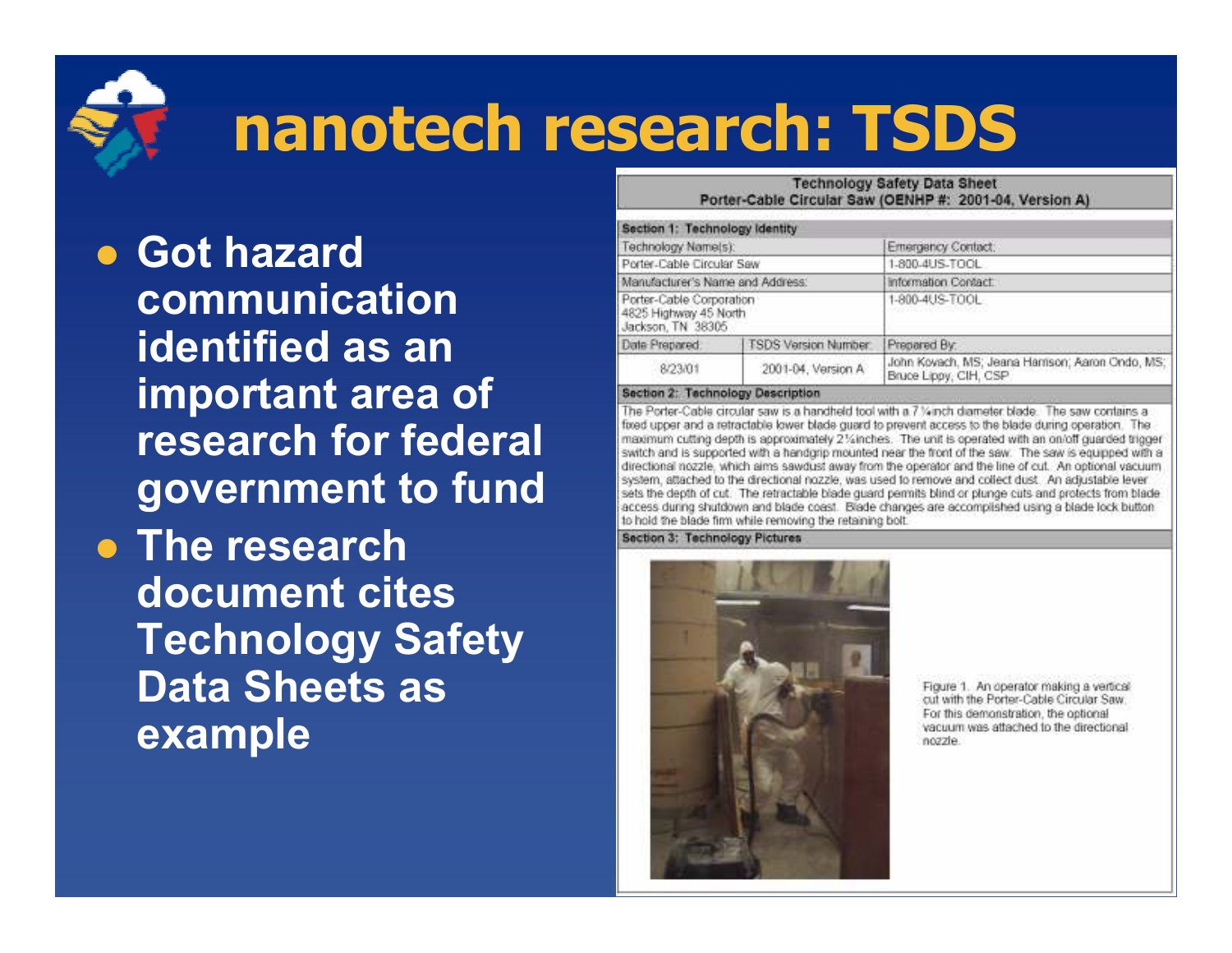### Presentation of Lessons Learned USW/PACE conference in Orlando October <sup>7</sup> ,<sup>2005</sup>

Case Study: Graniteville TrainDerailmentJanuary 6, <sup>2005</sup>

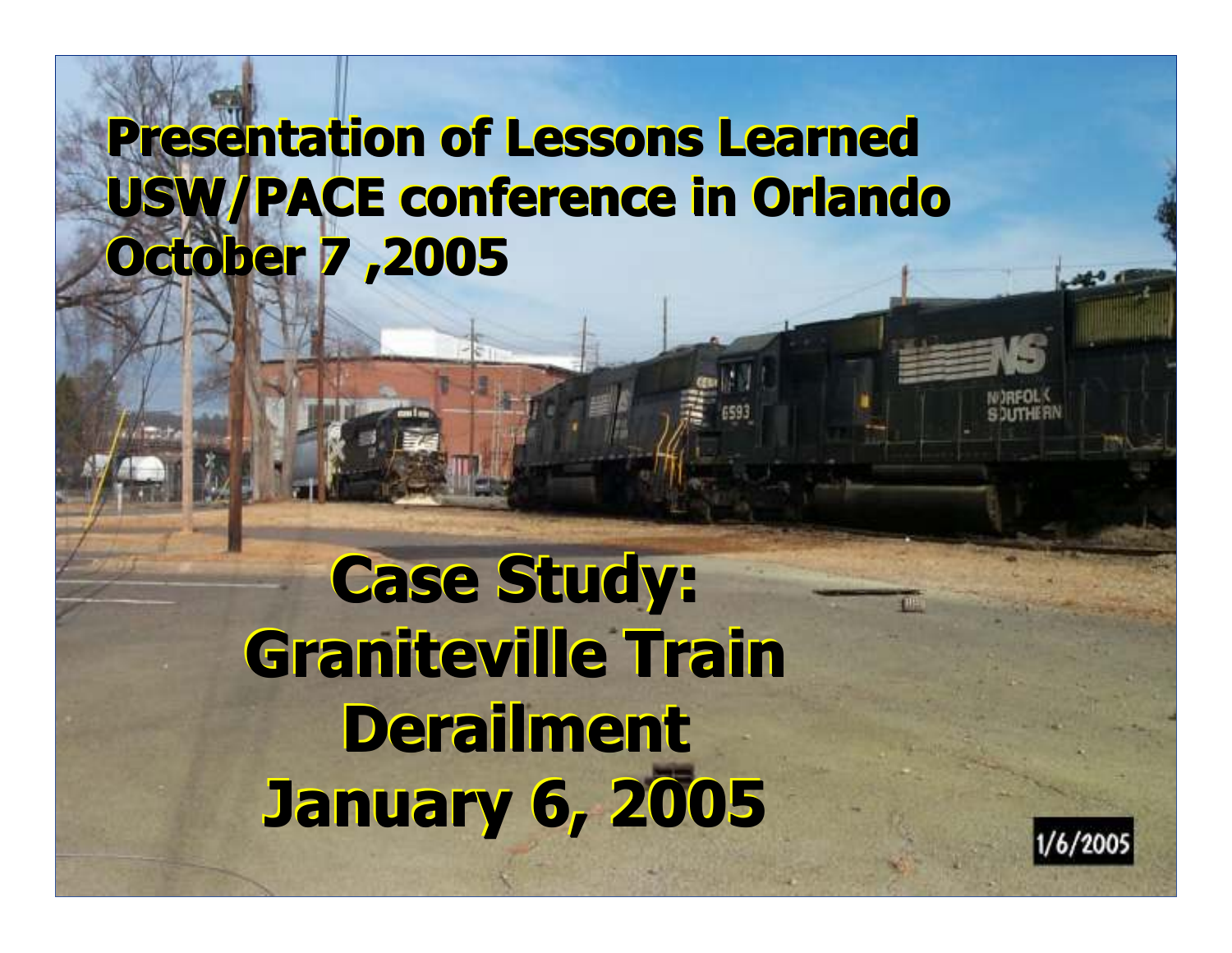

# Background on Rail Hazards (CDC, MMWR 1-28-05)

• 4300 daily shipments of hazmat by rail

- $\bullet$  Rail events = 2% total hazmat releases
- 75% of releases were < 70 gallons
- 10% of releases were > 2,200 gallons
- 93% involved only one chemical
- Most common releases:
	- Sulfuric acid<br>Sodium byd
	- Sodium hydroxide<br>Hydrochloric acid
	- $\mathcal{L}_{\mathcal{A}}$ Hydrochloric acid

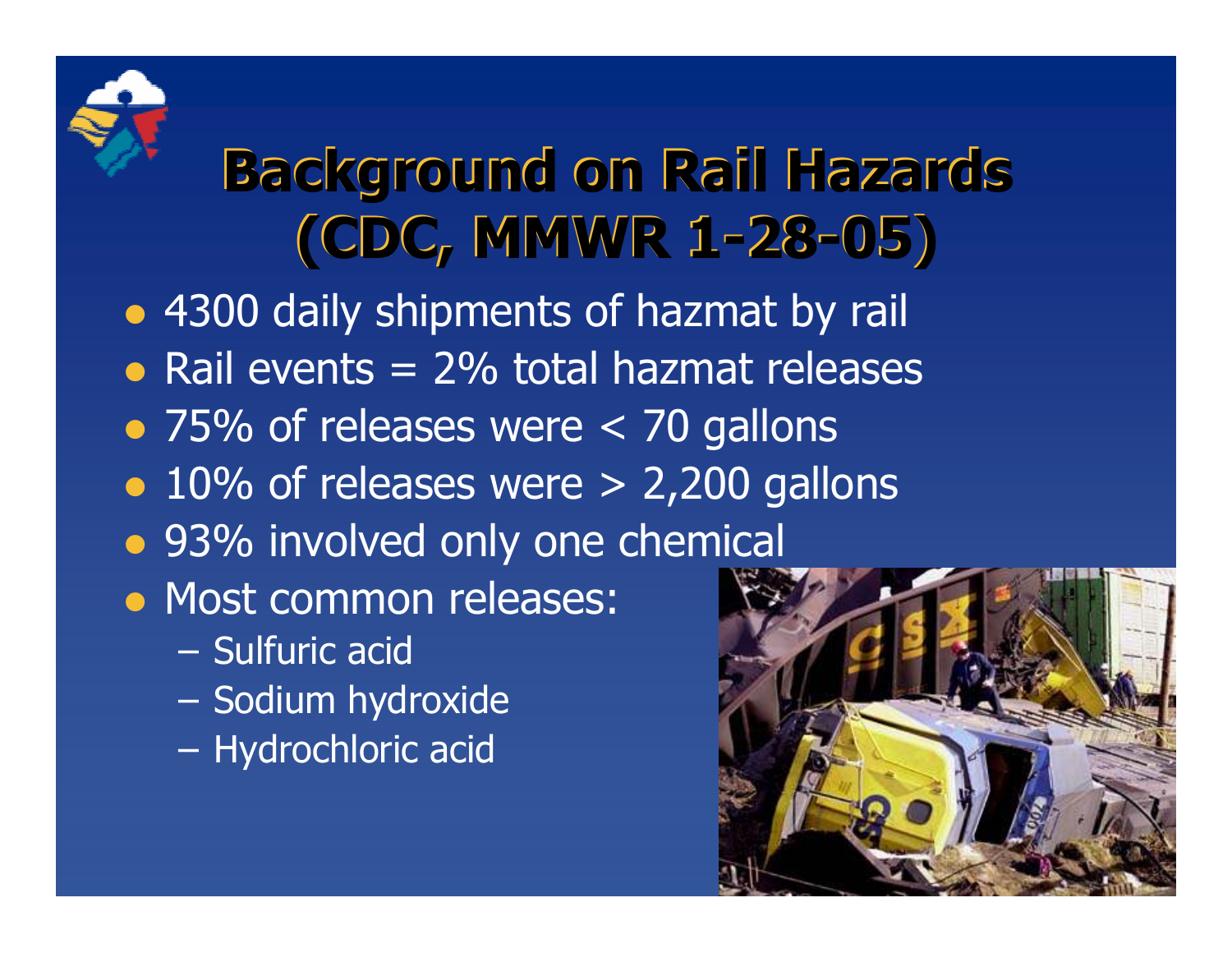

### But, <sup>I</sup> hope to continue to provide technical support to**WETP**

## Allow me <sup>a</sup> nostalgic trip down memory lane

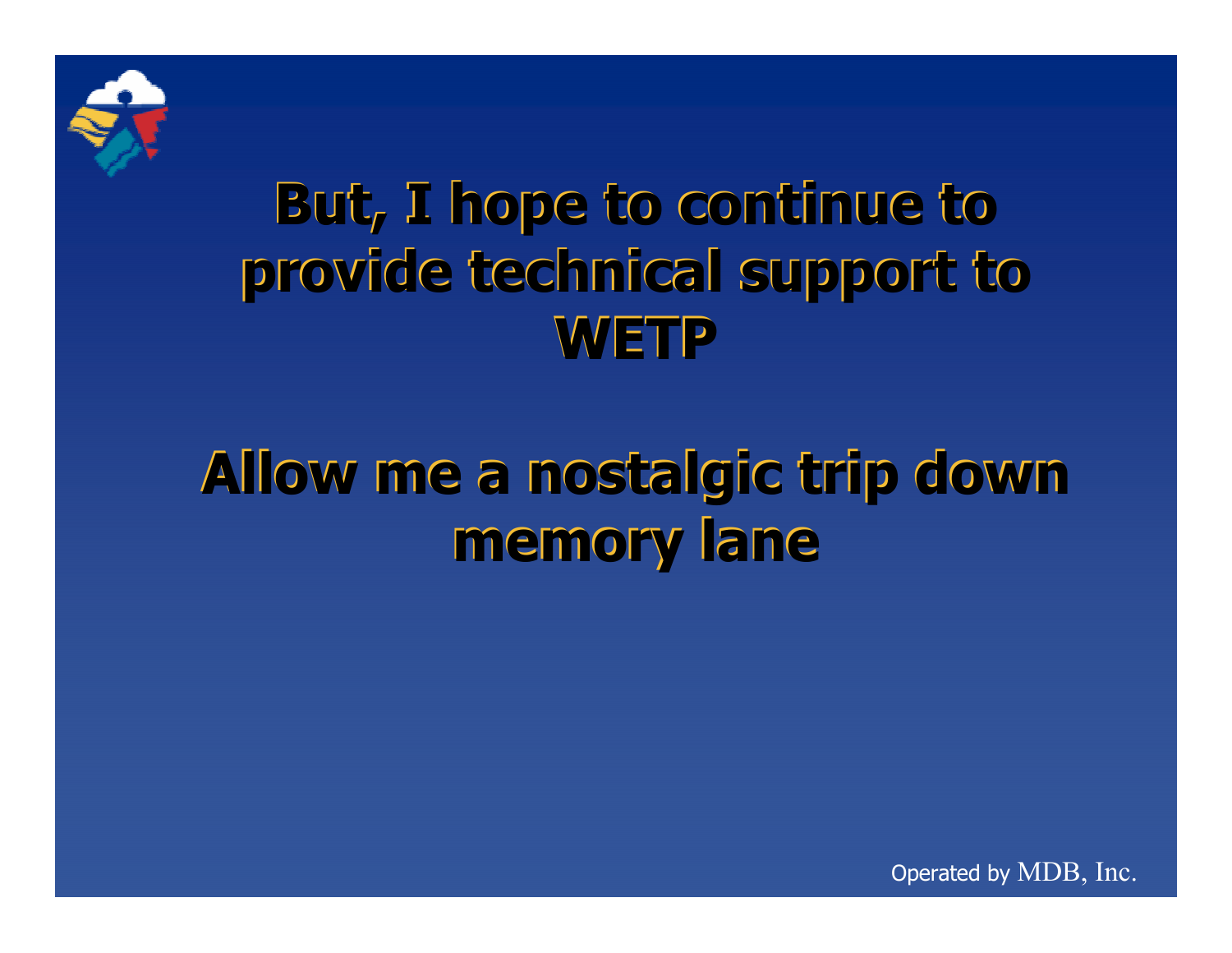#### **Unguarded** History of the ClearinghouseRevolutionary Birth

- **Earliest references came** from the French revolution
- **Maison Clarite de Sante<br>du Travail** du Travail
- Wrote expose about hazards of the guillotine
- **•** First workshop held at Versailles 1789



Operated by MDB, Inc.Blade**Tripping** hazardPoor ergonomic design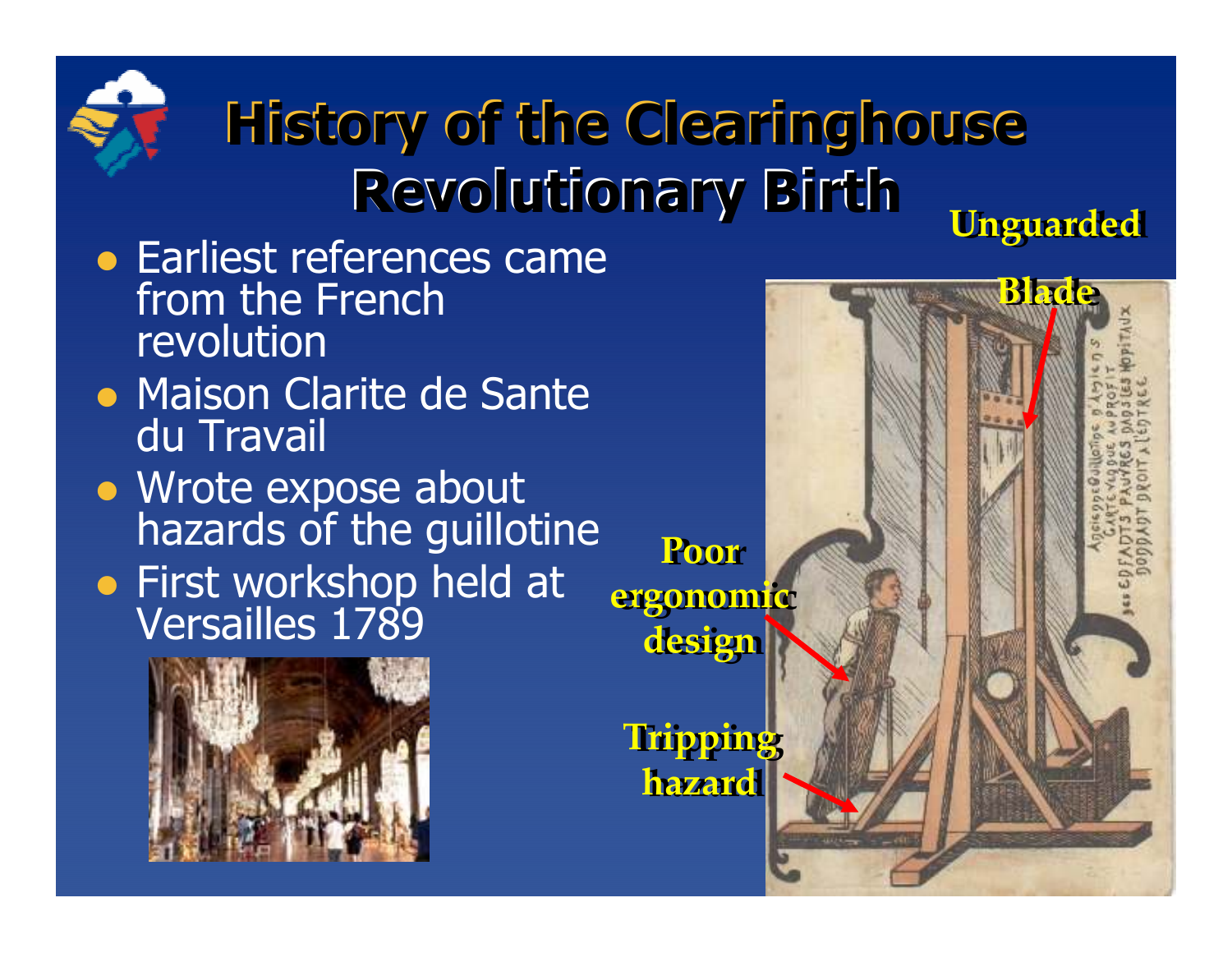

### History of the Clearinghouse World War <sup>I</sup> Clearinghouse waged a major, but ultimately futile campaign to require safe trench shoring



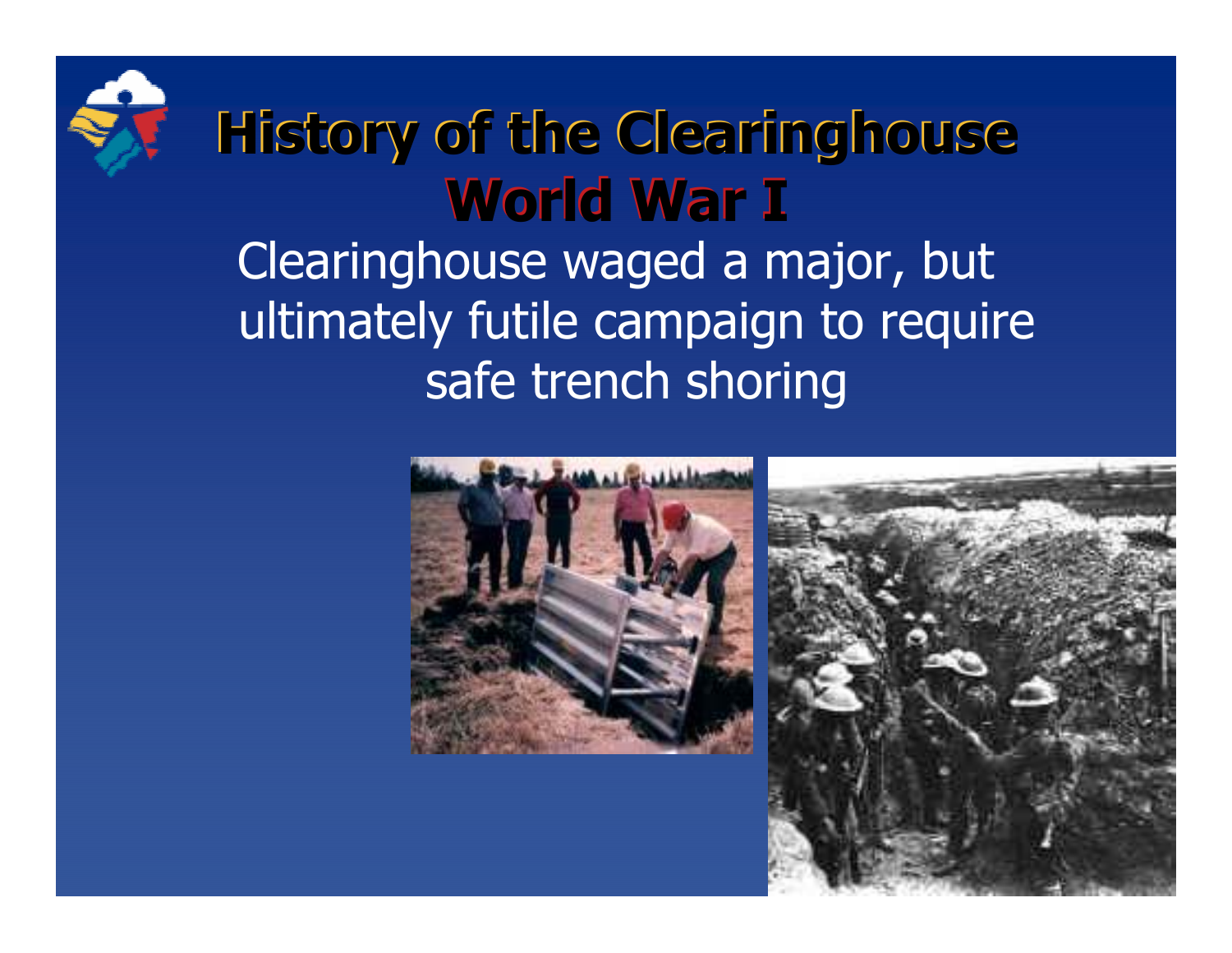

## History of the Clearinghouse Modern landmarks

- $\bullet$ July 5, 1954, Elvis Presley recorded, "That's All Right" eventually leading to only H&S Elvis impersonation (see Vasquez)
- $\bullet$ September 24, 1958, Invention of the modern flipchart made breakout sessions possible



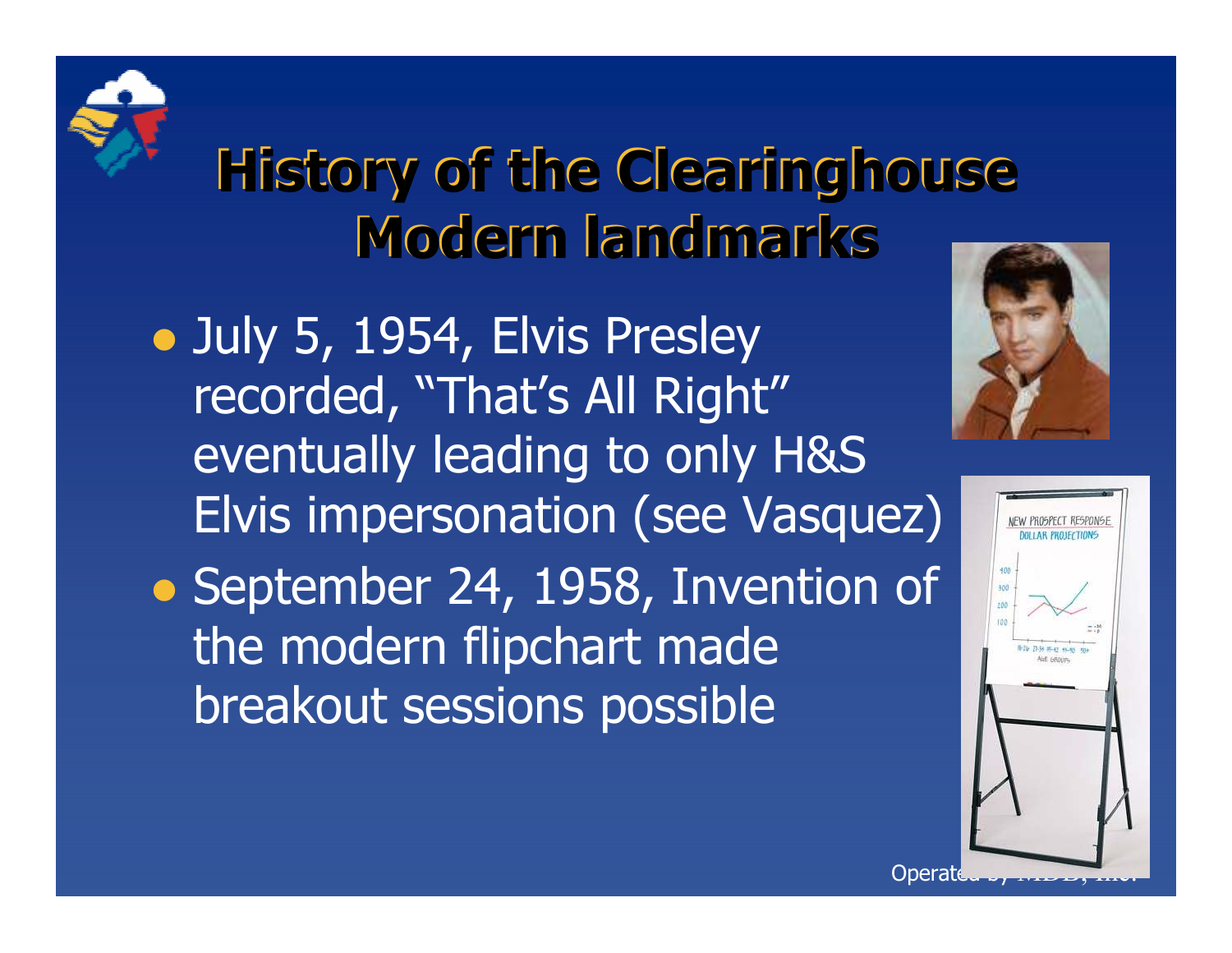

# So long to all of you, I've really enjoyed it

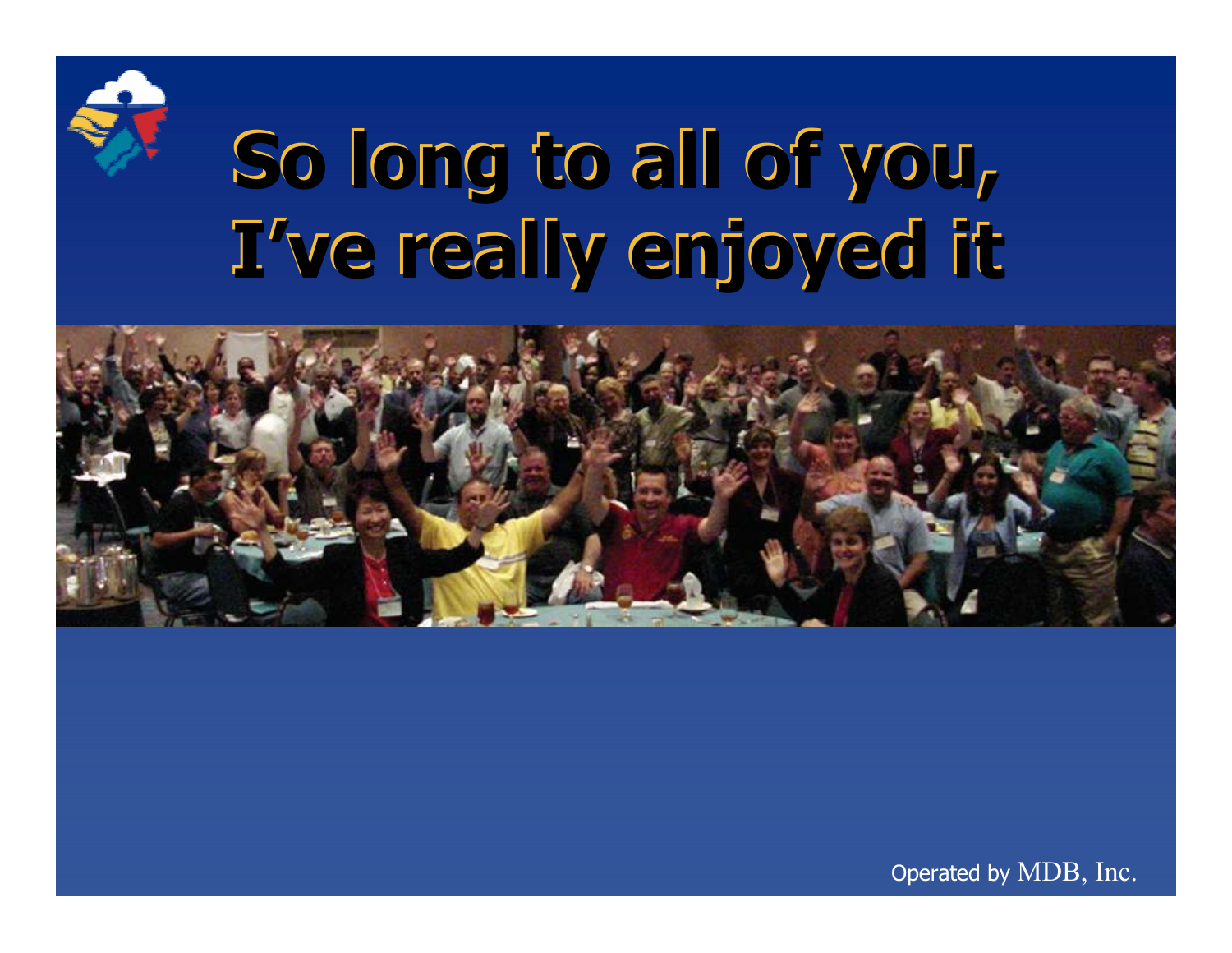

| Academy for Educational Development<br>Connecting People Creating Change                                                                                 | <b>BUILDING HUMAN CAPACIT</b>                                                                                                                                                                                                                                                                   |                                                                                                                                                                            |
|----------------------------------------------------------------------------------------------------------------------------------------------------------|-------------------------------------------------------------------------------------------------------------------------------------------------------------------------------------------------------------------------------------------------------------------------------------------------|----------------------------------------------------------------------------------------------------------------------------------------------------------------------------|
| <b>WHAT WE DO</b><br><b>PROJECTS</b>                                                                                                                     | <b>TOOLS &amp;</b><br><b>CENTERS</b><br><b>NEWSROOM</b><br><b>PUBLICATIONS</b><br><b>&amp; EXPERTS</b>                                                                                                                                                                                          | <b>DONATE</b><br><b>ABOUT AED</b>                                                                                                                                          |
|                                                                                                                                                          | AED is a nonprofit organization working to solve critical social problems throughout the world                                                                                                                                                                                                  |                                                                                                                                                                            |
| <b>Browse by TOPIC</b><br>Education<br><b>Environment &amp; Energy</b><br>Health                                                                         | October 19, 2005<br><b>NEW THIS WEEK</b>                                                                                                                                                                                                                                                        | Search<br>E<br>Tell-a-Friend                                                                                                                                               |
| <b>HIV/AIDS</b><br>Leadership & Democracy<br>Youth<br><b>Browse by APPROACH</b><br>Communications                                                        | <b>TECHNOLOGY: Macedonia Becomes</b><br>World's First 'Wireless' Country<br>Working with the Government of Macedonia<br>and the private sector, AED has helped<br>transform Macedonia into the world's first<br>'wireless country' of its size or larger.<br>READ THE WHOLE STORY               | <b>UPCOMING EVENT</b><br><b>Diverstiv Recruitment Expo</b><br>Designed for professionals<br>working in the U.S. and overseas<br>DATE: Nov. 3, 2005<br>TIME: 3:00-7:00 p.m. |
| Gender<br>Partnerships<br><b>Social Marketing</b><br>& Behavior Change<br><b>Research &amp; Evaluation</b><br><b>Technology Applications</b><br>Training | <b>TRAINING: Building Capacity to</b><br><b>Support Development</b><br>Whether on top of a glacier, in a classroom,<br>or in a conference room, AED's training<br>activities are building the capacity of local<br>people to improve their lives and their<br>COMMUNITIES, READ THE WHOLE STORY | LOCATION: AED's Academy Hall,<br>Washington, DC<br><b>RECENT RELEASES</b><br>EDUCATION:<br>Disabilities and Education For<br>All, An Issue Brief                           |
| <b>Browse by GEOGRAPHY</b><br>the control of the control of the control of the control of the control of the control of the control of the control of    | <b>RELIEF: AED Assists Communities Affected by</b>                                                                                                                                                                                                                                              | (pdf 6.2 mb)<br>YOUTH:<br>Programa Para O Futuro: A                                                                                                                        |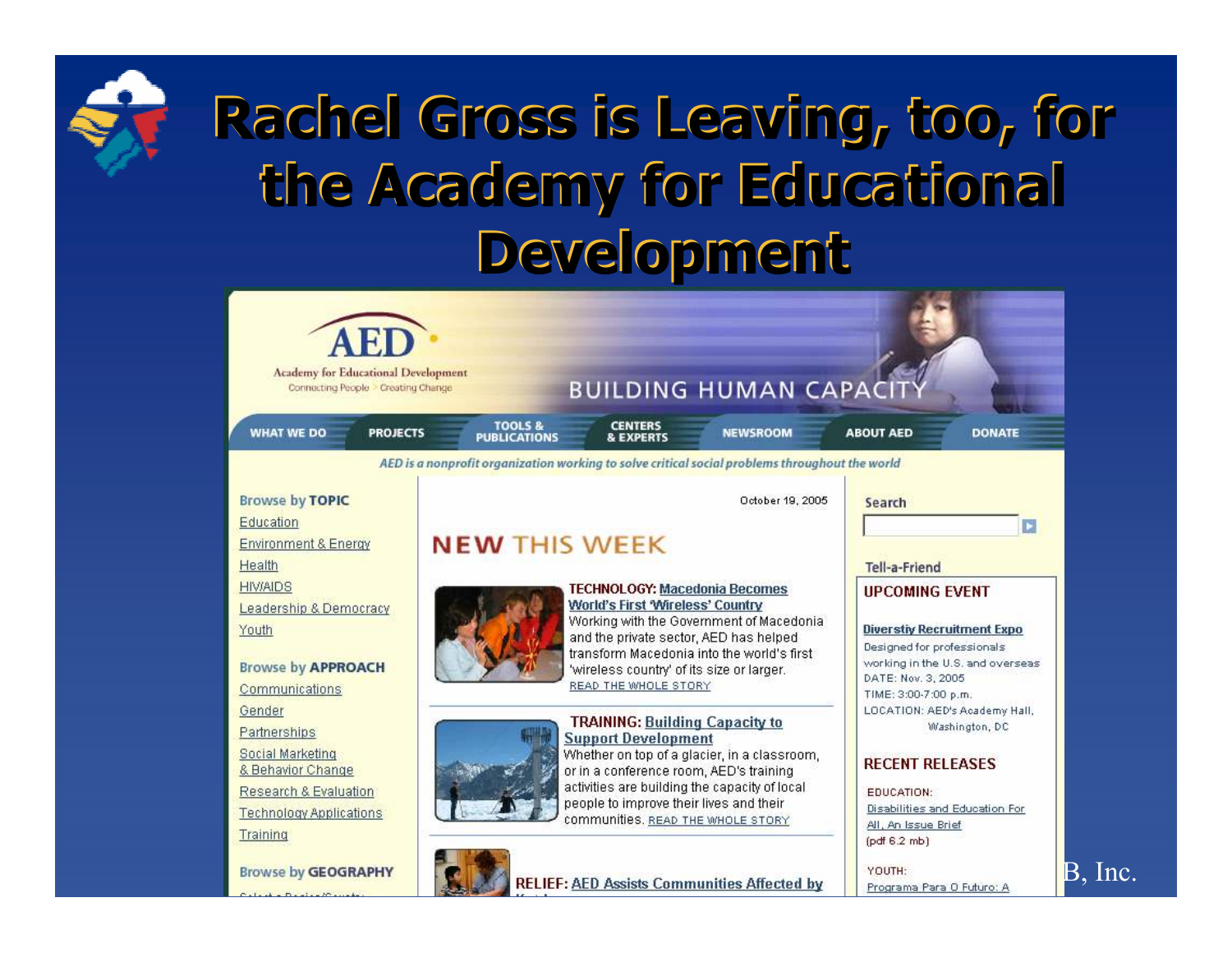

An excellent opportunity Center for Applied Behavioral Evaluation and Research

Study of Tobacco Industry Documents From Marketing to Counter-Marketing: Analysis of Strategies for Women